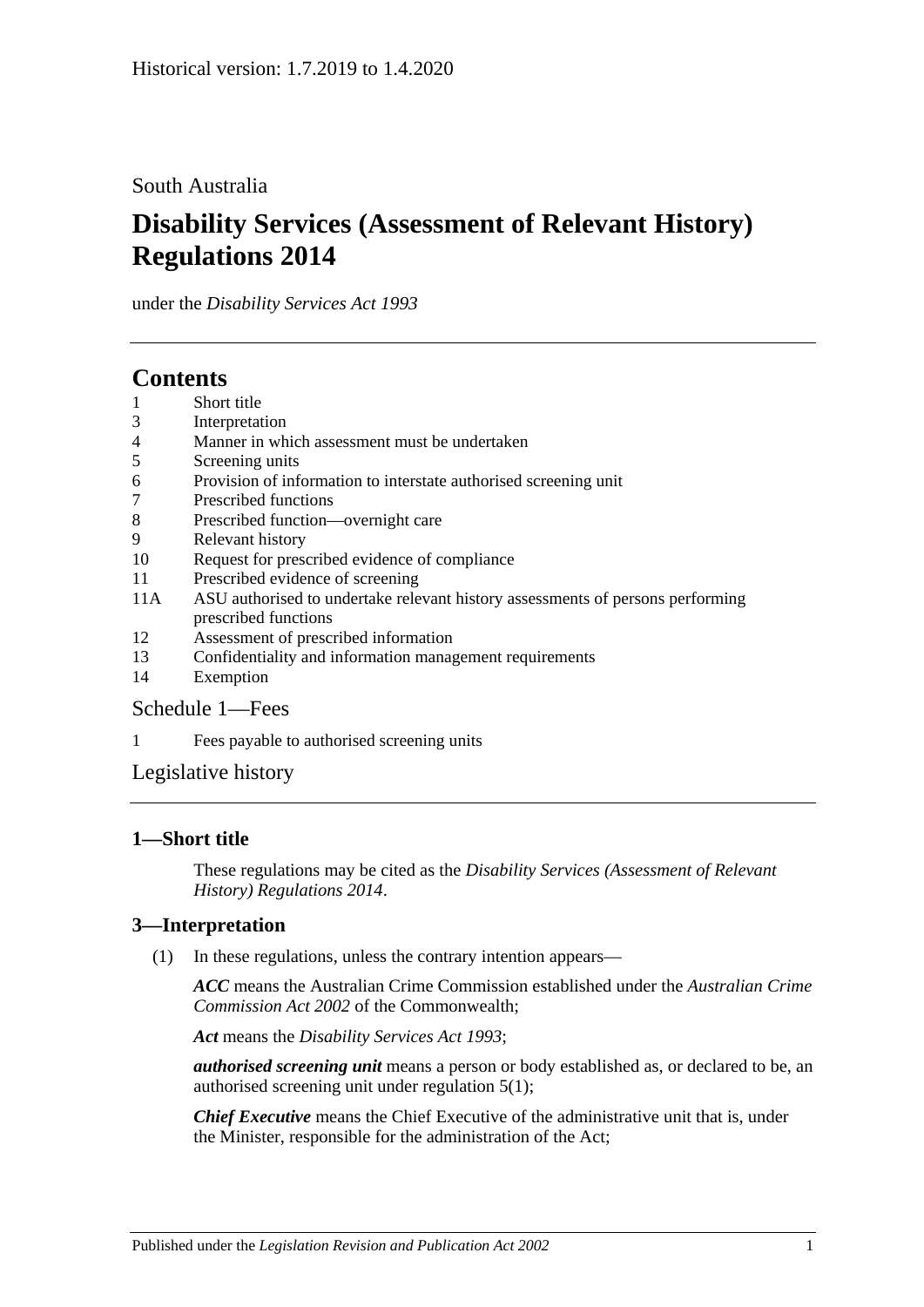*disability services employment screening* means undertaking an assessment of information about a person for the purpose of determining whether the person may, if appointed to, or engaged to act in, a position, pose a risk to the safety or welfare of people with a disability;

*interstate authorised screening unit* means a person or body declared to be an interstate authorised screening unit under [regulation](#page-1-5) 5(2).

(2) A term or phrase used in these regulations that is used in section 5B or 5C of the Act has the same meaning as in that section unless the contrary intention appears.

#### <span id="page-1-0"></span>**4—Manner in which assessment must be undertaken**

- (1) For the purposes of section 5B(1) and (2) of the Act, an assessment of a person's relevant history must be undertaken by an authorised screening unit.
- (2) For the purposes of section  $5C(3)(a)$  of the Act, an assessment of a person's relevant history must be undertaken by—
	- (a) having an authorised screening unit assess the relevant history of the person; or
	- (b) obtaining a criminal history report (such as a National Police Certificate) prepared by the ACC or an ACC accredited agency or broker.

#### <span id="page-1-4"></span><span id="page-1-1"></span>**5—Screening units**

- (1) The Chief Executive may, as the Chief Executive thinks fit—
	- (a) establish authorised screening units; or
	- (b) declare, by notice in the Gazette, that a person or body is an authorised screening unit,

for the purposes of undertaking relevant history assessments under the Act.

<span id="page-1-5"></span>(2) The Chief Executive may, by notice in the Gazette, declare that a person or body is an interstate authorised screening unit for the purposes of these regulations.

#### <span id="page-1-2"></span>**6—Provision of information to interstate authorised screening unit**

Despite any other Act or law, information forming part of a person's relevant history may be provided by the Crown, or an agency or instrumentality of the Crown, to an interstate authorised screening unit for the purpose of undertaking disability services employment screening as authorised or required under a law of another State or Territory, or of the Commonwealth.

#### <span id="page-1-3"></span>**7—Prescribed functions**

For the purposes of paragraph (c) of the definition of *prescribed functions* in section 5B(6) of the Act, the following kinds of records are prescribed (where such records relate to a person with a disability):

- (a) records of a disability service;
- (b) records of an educational or child care service;
- (c) records of a health service (within the meaning of the *[Health Care Act](http://www.legislation.sa.gov.au/index.aspx?action=legref&type=act&legtitle=Health%20Care%20Act%202008) 2008*);
- (d) records made or kept in connection with the administration of the following: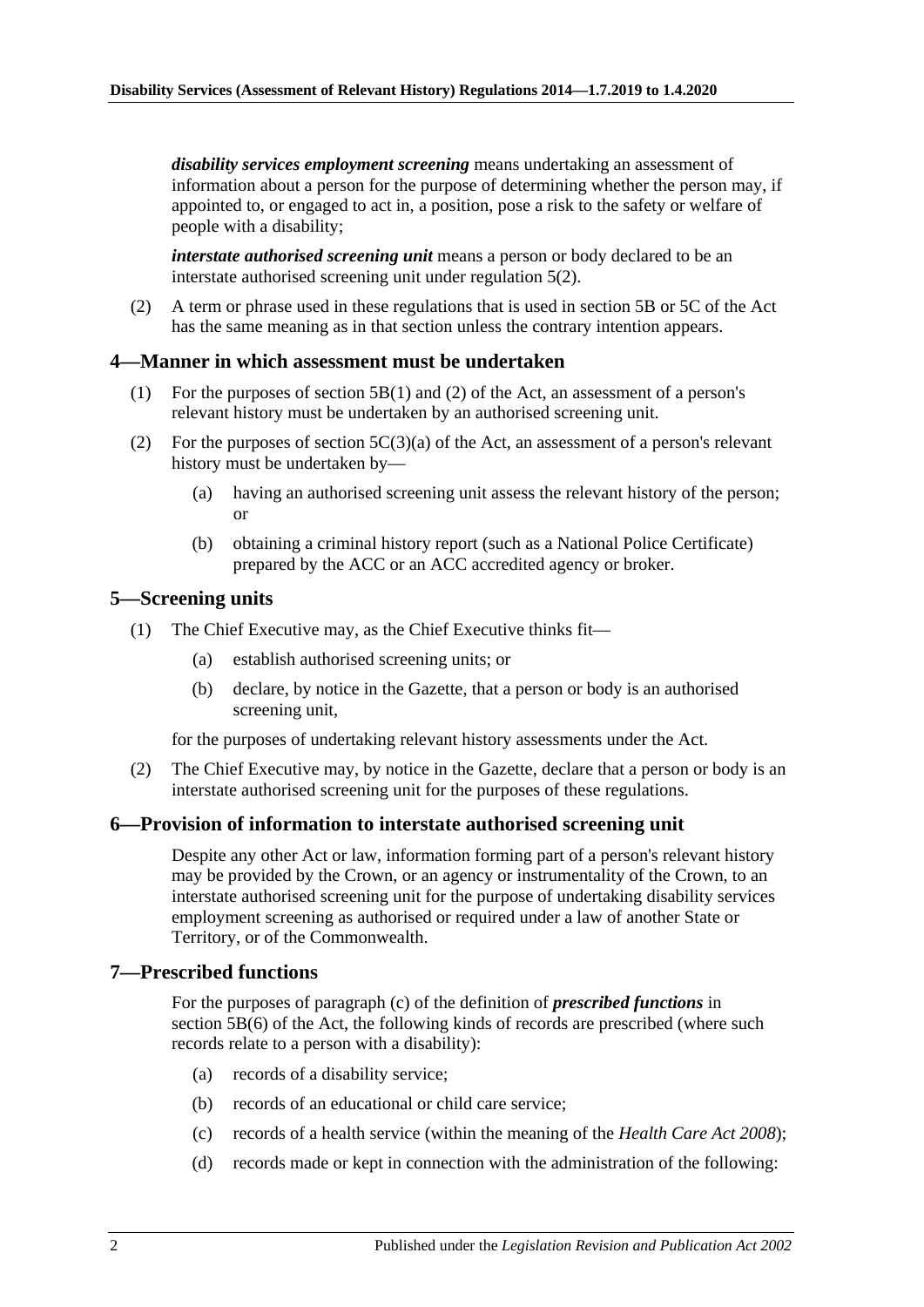- (i) *[Children's Protection Act](http://www.legislation.sa.gov.au/index.aspx?action=legref&type=act&legtitle=Childrens%20Protection%20Act%201993) 1993*;
- (ii) *[Disability Services Act](http://www.legislation.sa.gov.au/index.aspx?action=legref&type=act&legtitle=Disability%20Services%20Act%201993) 1993*;
- (iii) *[Family and Community Services Act](http://www.legislation.sa.gov.au/index.aspx?action=legref&type=act&legtitle=Family%20and%20Community%20Services%20Act%201972) 1972*;
- (iv) *[Supported Residential Facilities Act](http://www.legislation.sa.gov.au/index.aspx?action=legref&type=act&legtitle=Supported%20Residential%20Facilities%20Act%201992) 1992*;
- (e) records relating to legal proceedings.

#### <span id="page-2-0"></span>**8—Prescribed function—overnight care**

- (1) The provision of overnight care is prescribed for the purposes of paragraph (d) of the definition of *prescribed functions* in section 5B(6) of the Act.
- (2) In this regulation—

*overnight care* means care provided to a person with a disability overnight and involving sleeping arrangements (whether such care is provided on a short term or ongoing basis).

#### <span id="page-2-1"></span>**9—Relevant history**

- <span id="page-2-2"></span>(1) For the purposes of paragraph (a)(v) of the definition of *relevant history* in section 5B(6) of the Act, the following persons and bodies are prescribed:
	- (a) the administrative unit that is, under the Minister, responsible for the administration of the Act;
	- (b) the administrative unit that is, under the Minister, responsible for the administration of the *[Children's Protection Act](http://www.legislation.sa.gov.au/index.aspx?action=legref&type=act&legtitle=Childrens%20Protection%20Act%201993) 1993*;
	- (c) the administrative unit that is, under the Minister, responsible for the administration of the *[Supported Residential Facilities Act](http://www.legislation.sa.gov.au/index.aspx?action=legref&type=act&legtitle=Supported%20Residential%20Facilities%20Act%201992) 1992*;
	- (d) a licensing authority within the meaning of the *[Supported Residential](http://www.legislation.sa.gov.au/index.aspx?action=legref&type=act&legtitle=Supported%20Residential%20Facilities%20Act%201992)  [Facilities Act](http://www.legislation.sa.gov.au/index.aspx?action=legref&type=act&legtitle=Supported%20Residential%20Facilities%20Act%201992) 1992*;
	- (e) the Courts Administration Authority;
	- (f) a prescribed disability service provider that is not a government department, agency or instrumentality;
	- (g) an authorised screening unit.
- (2) Information is excluded from the ambit of the definition of *relevant history* in section 5B(6) of the Act if—
	- (a) in respect of a relevant history assessment in relation to which the administrative unit referred to in [subregulation](#page-2-2) (1)(b) holds relevant information—the information is excluded under regulation 10B(2) of the *[Children's Protection Regulations](http://www.legislation.sa.gov.au/index.aspx?action=legref&type=subordleg&legtitle=Childrens%20Protection%20Regulations%202010) 2010* for the purposes of those regulations; or
	- (b) in respect of a relevant history assessment of a kind determined by the Chief Executive—the Chief Executive determines, for reasons based on the nature and quality of the information or on other reasonable grounds, that the information should be so excluded.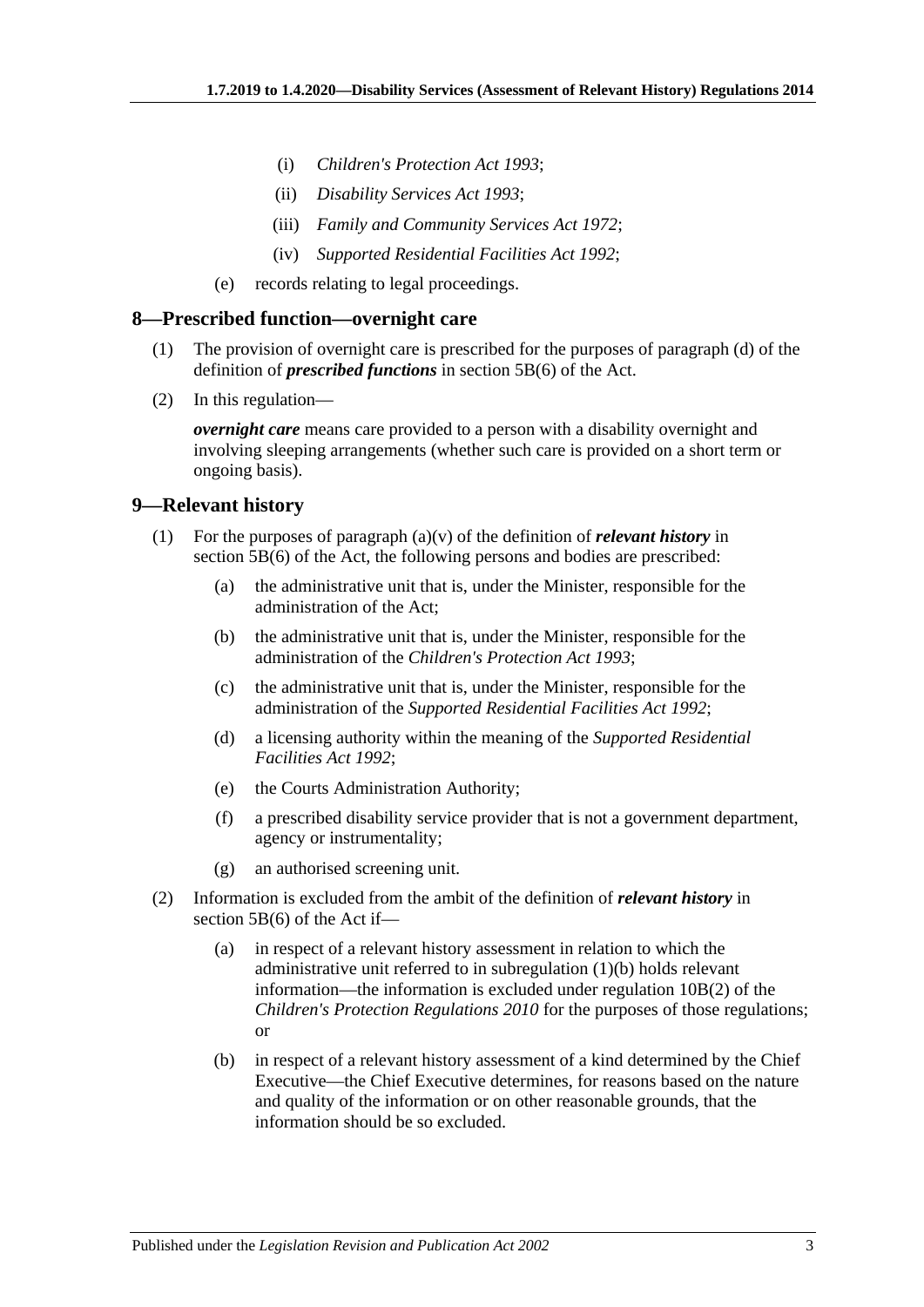#### <span id="page-3-0"></span>**10—Request for prescribed evidence of compliance**

For the purposes of section  $5C(5)(c)$  of the Act, a request must—

- (a) in the case of a request made by a person with a disability in respect of whom the prescribed function is being performed—be made orally or in writing; or
- (b) in the case of a request made by a parent, guardian or carer of such a person with a disability—
	- (i) be made in writing; and
	- (ii) include the name of the person making the request; and
	- (iii) specify whether the person making the request is the parent, guardian or carer of the person with a disability.

#### <span id="page-3-1"></span>**11—Prescribed evidence of screening**

For the purposes of section 5C(5) of the Act, the following kinds of evidence are prescribed:

- (a) a criminal history report (such as a National Police Certificate) prepared by any of the following within the 3 years preceding the request:
	- (i) South Australia Police;
	- (ii) CrimTrac or a CrimTrac accredited agency or broker;
	- (iii) the ACC or an ACC accredited agency or broker; or
- (b) a relevant history assessment report prepared by an authorised screening unit; or
- (c) any other evidence of a kind approved by the Chief Executive for the purposes of this regulation.

#### <span id="page-3-2"></span>**11A—ASU authorised to undertake relevant history assessments of persons performing prescribed functions**

- <span id="page-3-4"></span>(1) Pursuant to section 5B(4)(b) of the Act, an authorised screening unit is, by force of this regulation, authorised to undertake an assessment of the relevant history of any person who performs, or is to perform, a prescribed function (whether or not the service is being provided by a prescribed disability services provider).
- (2) To avoid doubt, [subregulation](#page-3-4) (1) is in addition to and does not affect a requirement for an assessment of a person's relevant history under section 5B or 5C of the Act.

#### <span id="page-3-3"></span>**12—Assessment of prescribed information**

- (1) An authorised screening unit must not undertake an assessment of prescribed information if—
	- (a) the assessment is not authorised or required under the Act, or otherwise authorised by law; or
	- (b) the prescribed information was provided to the authorised screening unit for specified purposes that do not include disability services employment screening.

Maximum penalty: \$10 000.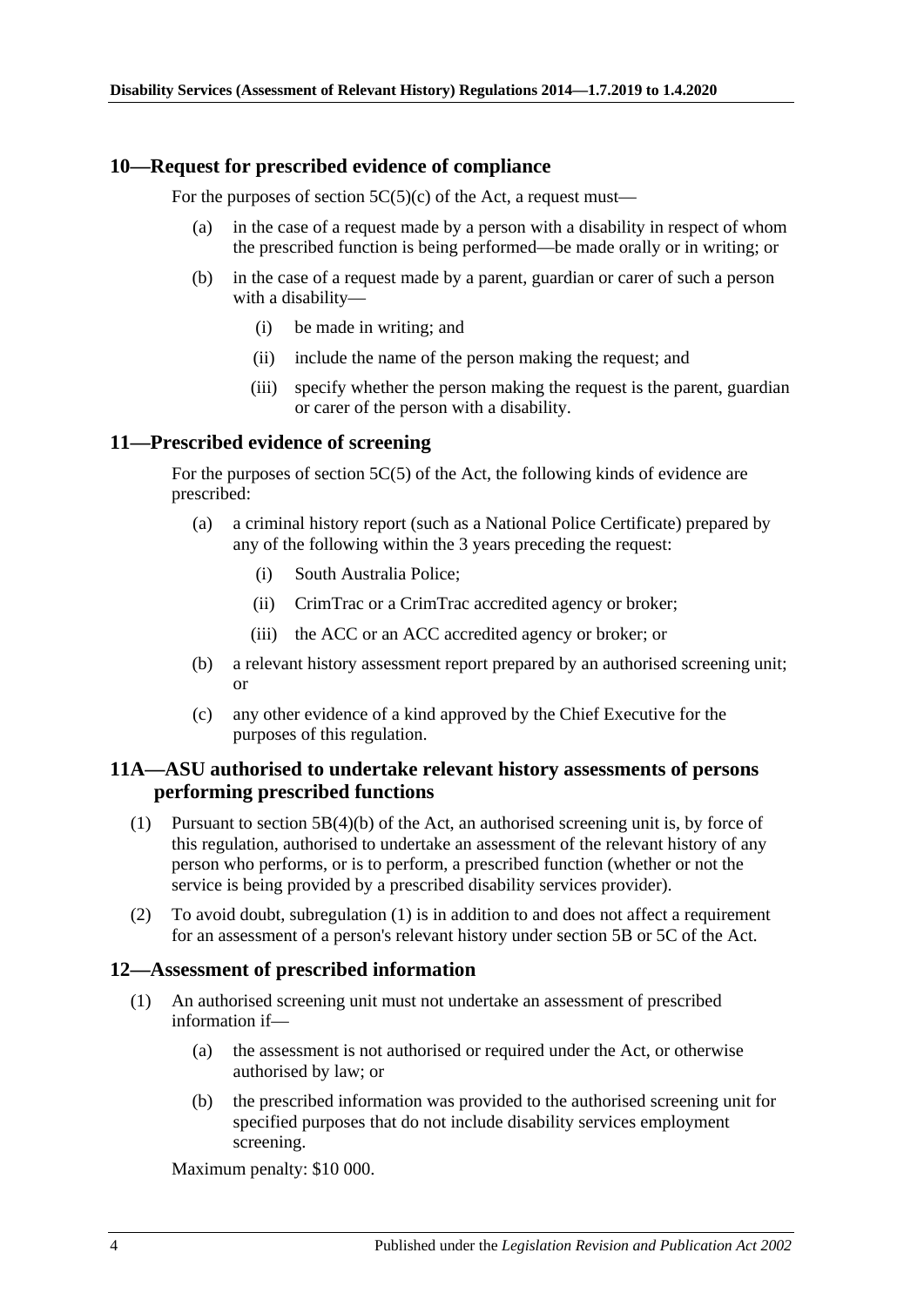(4) In this regulation—

*prescribed information* means information of a kind specified in subparagraph (ii), (iii), (iv) or (v) of paragraph (a) of the definition of *relevant history* in section 5B(6) of the Act.

#### <span id="page-4-0"></span>**13—Confidentiality and information management requirements**

- (1) A person who, in the course of carrying out functions of—
	- (a) a responsible authority; or
	- (b) an organisation to which a responsible authority communicates information forming part of a person's relevant history; or
	- (c) an organisation that prepares a relevant history report for a responsible authority; or
	- (d) an authorised screening unit,

has, or has had, access to information forming part of a person's relevant history must not disclose such information except—

- (e) to, or with the consent of, the person to whom the information relates; or
- (f) as may be authorised or required by law.

Maximum penalty: \$10 000.

- (2) The responsible authority for an organisation to which section 5B of the Act applies must ensure that information forming part of—
	- (a) a person's relevant history; or
	- (b) an assessment obtained from an authorised screening unit,

is dealt with in accordance with any standards for dealing with such information published from time to time by the Chief Executive (insofar as such standards are applicable to the organisation).

Maximum penalty: \$5 000.

#### <span id="page-4-1"></span>**14—Exemption**

- (1) A responsible authority for a prescribed disability service provider is exempt from the requirement under section  $5B(1)$  of the Act to ensure that an assessment of a person's relevant history is undertaken before the person is appointed to, or engaged to act in, a prescribed position if—
	- (a) a child-related employment screening has been carried out in relation to the person within the preceding 3 years; and
	- (b) the child-related employment screening—
		- (i) indicates that the person does not pose a risk to the safety of children if engaged in child-related employment; or
		- (ii) does not indicate that the person is unsuitable to be engaged in child-related employment (however described).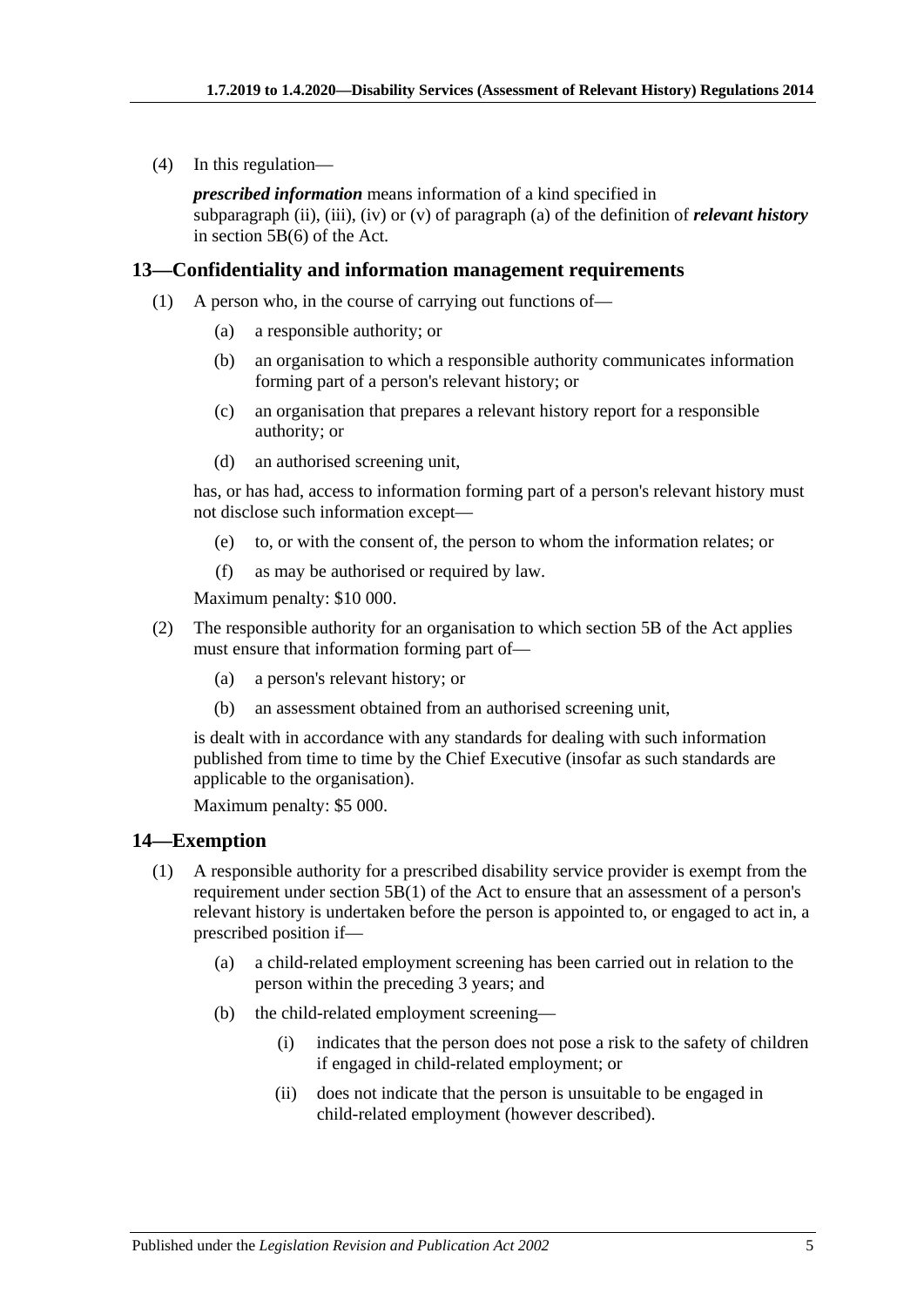(2) In this regulation—

*child-related employment*—a person is engaged in child-related employment if the person—

- (a) is appointed to, or is engaged to act in, a prescribed position (within the meaning of section 8B of the *[Children's Protection Act](http://www.legislation.sa.gov.au/index.aspx?action=legref&type=act&legtitle=Childrens%20Protection%20Act%201993) 1993*); or
- (b) performs a prescribed function (within the meaning of section 8B of the *[Children's Protection Act](http://www.legislation.sa.gov.au/index.aspx?action=legref&type=act&legtitle=Childrens%20Protection%20Act%201993) 1993*);

*child-related employment screening*, in relation to a person, means an assessment of the person's relevant history (within the meaning of section 8B of the *[Children's](http://www.legislation.sa.gov.au/index.aspx?action=legref&type=act&legtitle=Childrens%20Protection%20Act%201993)  [Protection Act](http://www.legislation.sa.gov.au/index.aspx?action=legref&type=act&legtitle=Childrens%20Protection%20Act%201993) 1993*) for the purposes of section 8B of the *[Children's Protection](http://www.legislation.sa.gov.au/index.aspx?action=legref&type=act&legtitle=Childrens%20Protection%20Act%201993)  Act [1993](http://www.legislation.sa.gov.au/index.aspx?action=legref&type=act&legtitle=Childrens%20Protection%20Act%201993)* carried out in accordance with regulation 6(1)(b) of the *[Children's](http://www.legislation.sa.gov.au/index.aspx?action=legref&type=subordleg&legtitle=Childrens%20Protection%20Regulations%202010)  [Protection Regulations](http://www.legislation.sa.gov.au/index.aspx?action=legref&type=subordleg&legtitle=Childrens%20Protection%20Regulations%202010) 2010*.

# <span id="page-5-0"></span>**Schedule 1—Fees**

#### <span id="page-5-1"></span>**1—Fees payable to authorised screening units**

- (1) Subject to [subclause](#page-5-2) (3), the fees set out in the table below are payable to an authorised screening unit for conducting a relevant history assessment under these regulations.
- (2) The fees set out in the table do not include any GST that may be payable in respect of a particular fee.
- <span id="page-5-2"></span>(3) An authorised screening unit may determine circumstances in which a fee payable to the unit may be waived or remitted.

|    |                                                                                                                                                                  | Fee      |
|----|------------------------------------------------------------------------------------------------------------------------------------------------------------------|----------|
| 1  | If the applicant satisfies the authorised screening unit<br>that the relevant position is a voluntary position                                                   | no fee   |
|    | 2 If the applicant satisfies the authorised screening unit<br>that the relevant position is a student placement<br>arranged by or through a tertiary institution | \$56.50  |
| 3. | In any other case                                                                                                                                                | \$103.00 |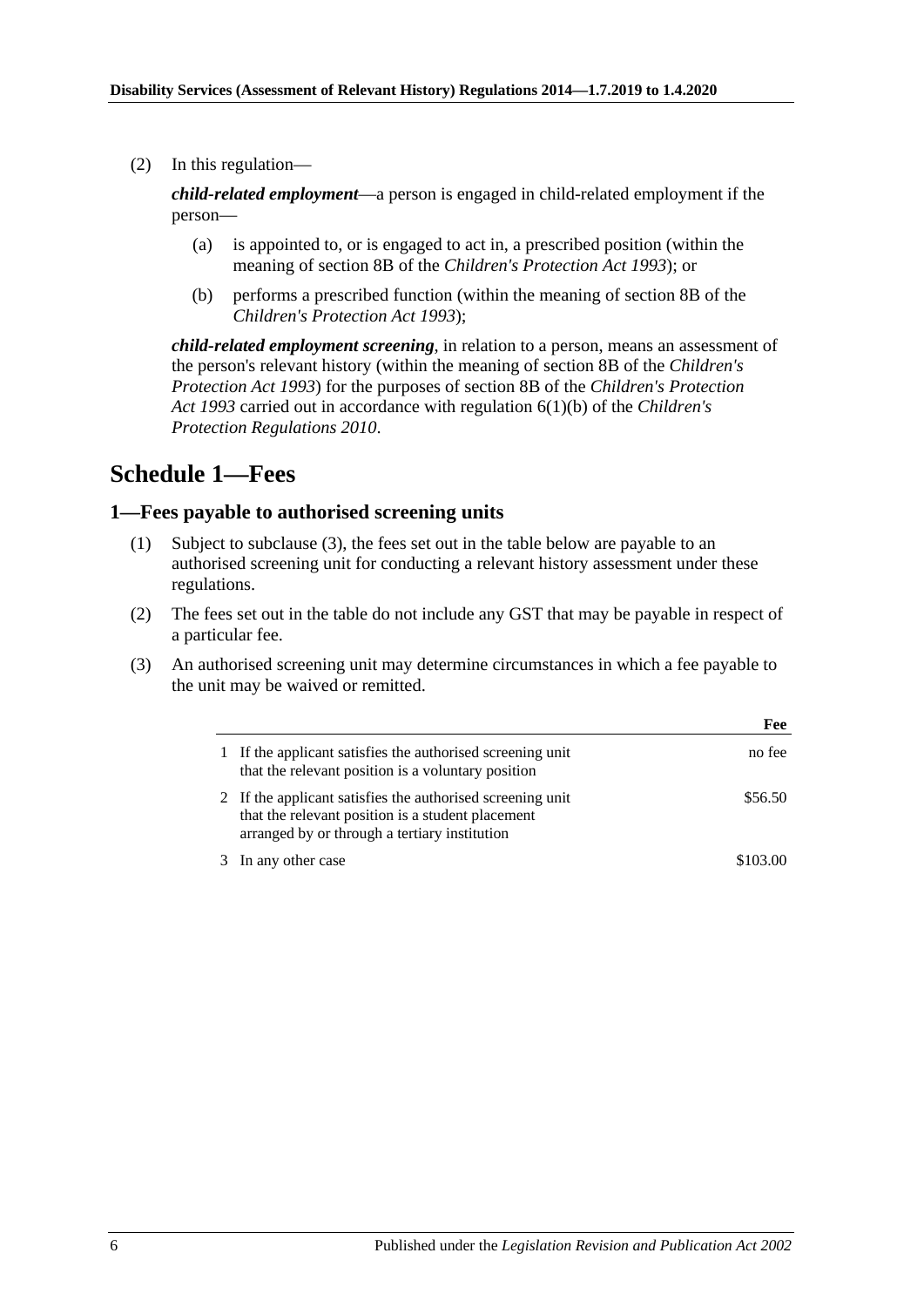# <span id="page-6-0"></span>**Legislative history**

# **Notes**

- Please note—References in the legislation to other legislation or instruments or to titles of bodies or offices are not automatically updated as part of the program for the revision and publication of legislation and therefore may be obsolete.
- Earlier versions of these regulations (historical versions) are listed at the end of the legislative history.
- For further information relating to the Act and subordinate legislation made under the Act see the Index of South Australian Statutes or www.legislation.sa.gov.au.

# **Principal regulations and variations**

New entries appear in bold.

| Year No  |    | Reference                | Commencement      |
|----------|----|--------------------------|-------------------|
| 2014     | 60 | Gazette 13.2.2014 p960   | $16.2.2014$ : r 2 |
| 2014 196 |    | Gazette 26.6.2014 p3074  | $1.7.2014$ : r 2  |
| 2015     | 90 | Gazette 18.6.2015 p2638  | $1.7.2015$ : r 2  |
| 2016 53  |    | Gazette 16.6.2016 p2121  | $16.6.2016$ : r 2 |
| 2016 70  |    | Gazette 23.6.2016 p2181  | $1.7.2016$ : r 2  |
| 2016 171 |    | Gazette 30.6.2016 p2790  | $1.7.2016$ : r 2  |
| 2017 76  |    | Gazette 7.6.2017 p2046   | 7.6.2017: r2      |
| 2017 117 |    | Gazette 22.6.2017 p2309  | $1.7.2017$ : r 2  |
| 2018 113 |    | Gazette 21.6.2018 p2308  | $1.7.2018$ : r 2  |
| 2018 233 |    | Gazette 29.11.2018 p4102 | 29.11.2018: r 2   |
| 2019     | 62 | Gazette 13.6.2019 p1839  | 1.7.2019: r2      |

# **Provisions varied**

New entries appear in bold.

Entries that relate to provisions that have been deleted appear in italics.

| Provision      | How varied                                                            | Commencement |
|----------------|-----------------------------------------------------------------------|--------------|
| r <sub>2</sub> | omitted under Legislation Revision and<br><b>Publication Act 2002</b> | 1.7.2014     |
| r 3            |                                                                       |              |
| r3(1)          | varied by $53/2016$ r 4(1)                                            | 16.6.2016    |
| <b>ACC</b>     | inserted by $171/2016$ r 4                                            | 1.7.2016     |
| r3(2)          | varied by $53/2016$ r 4(2)                                            | 16.6.2016    |
| r 4            | substituted by 171/2016 r 5                                           | 1.7.2016     |
| r <sub>5</sub> |                                                                       |              |
| r 5(1)         | varied by 76/2017 r 4                                                 | 7.6.2017     |
| r11            | varied by $171/2016$ r 6                                              | 1.7.2016     |
| r 11A          | inserted by $76/2017$ r 5                                             | 7.6.2017     |
|                |                                                                       |              |